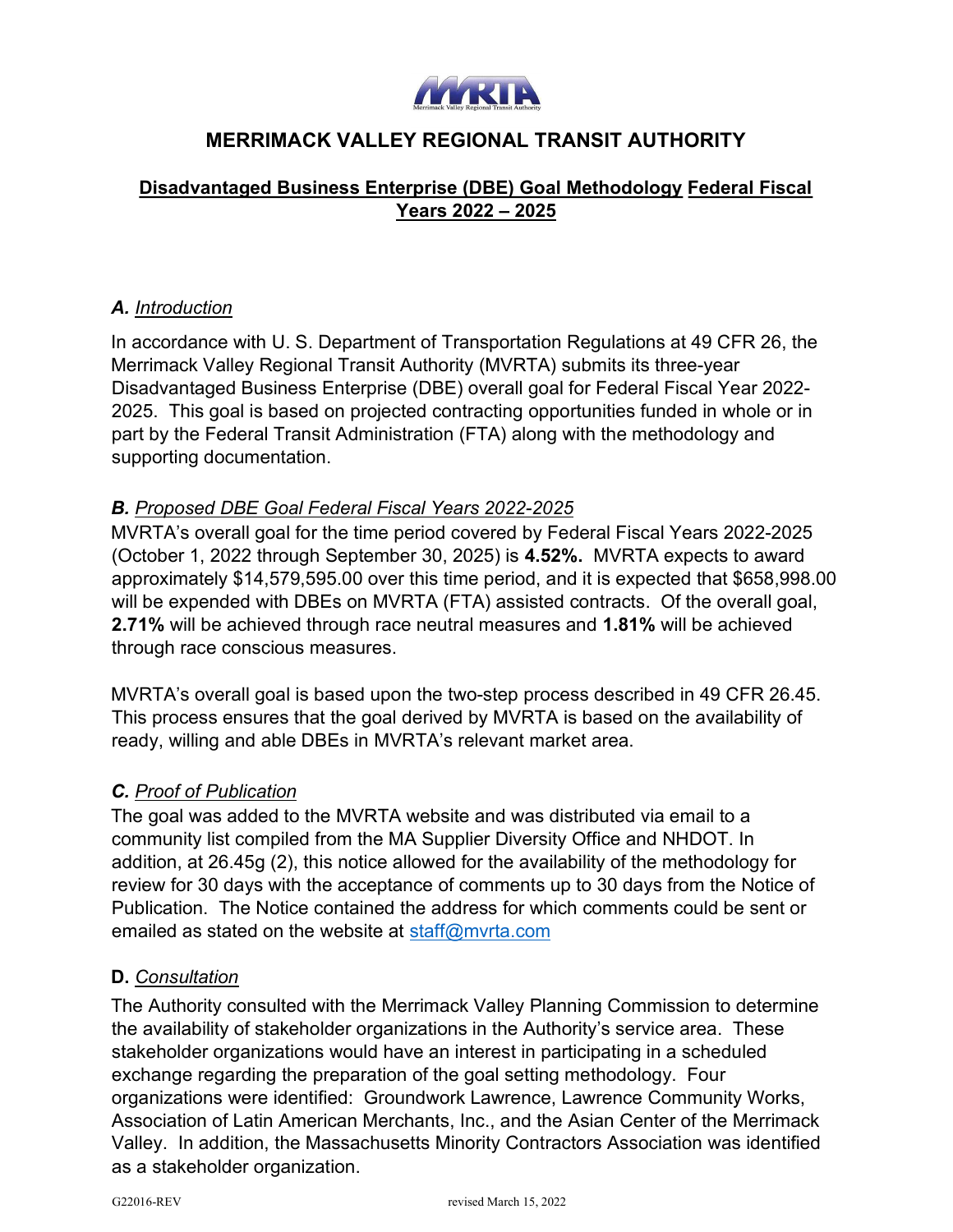Each of the organizations has been invited to a consultative meeting in order to provide comments or input into the goal setting methodology. Communications offered via Zoom virtual conference.

# E. STEP ONE -- Determination of Base Figure

The DBE goal was derived using a refined review of projects proposed for the next budget period. Resources for MVRTA contractors come primarily from the Boston metro area or the Boston-Cambridge-Newton MSA. The area includes the counties in Massachusetts- Essex, Middlesex, Norfolk, Plymouth, Suffolk and in New Hampshire-Rockingham and Strafford. MVRTA services are provided in Essex, Middlesex and Rockingham counties, so the ready willing and able business research matches our service area more closely.

We used a little wider view of business availability in this survey by adding businesses contained in Congressional Districts 3,6,5,7 & 8 a wider area. These districts are contained in the MSA but are the areas where our vendors are more likely to do business. Past contracts issued covered a wider area in the last 3 years. Massachusetts for business purposes is divided into two halves, east and west with the largest market in the Boston area. Businesses close to the Boston metro are more likely interested in MVRTA opportunities but not always due to business specialty. We also noticed a significant reduction in DBE businesses available for work, (625) firms last period verses (272) firms this period.



Figure 1 Map of Boston Cambridge Newton MSA

Our firm research included several dataset sources:

• Commonwealth of Massachusetts, Supplier Diversity Office, website accessed March 31, 2022

https://www.sdo.osd.state.ma.us/BusinessDirectory/BusinessDirectoryDownload. aspx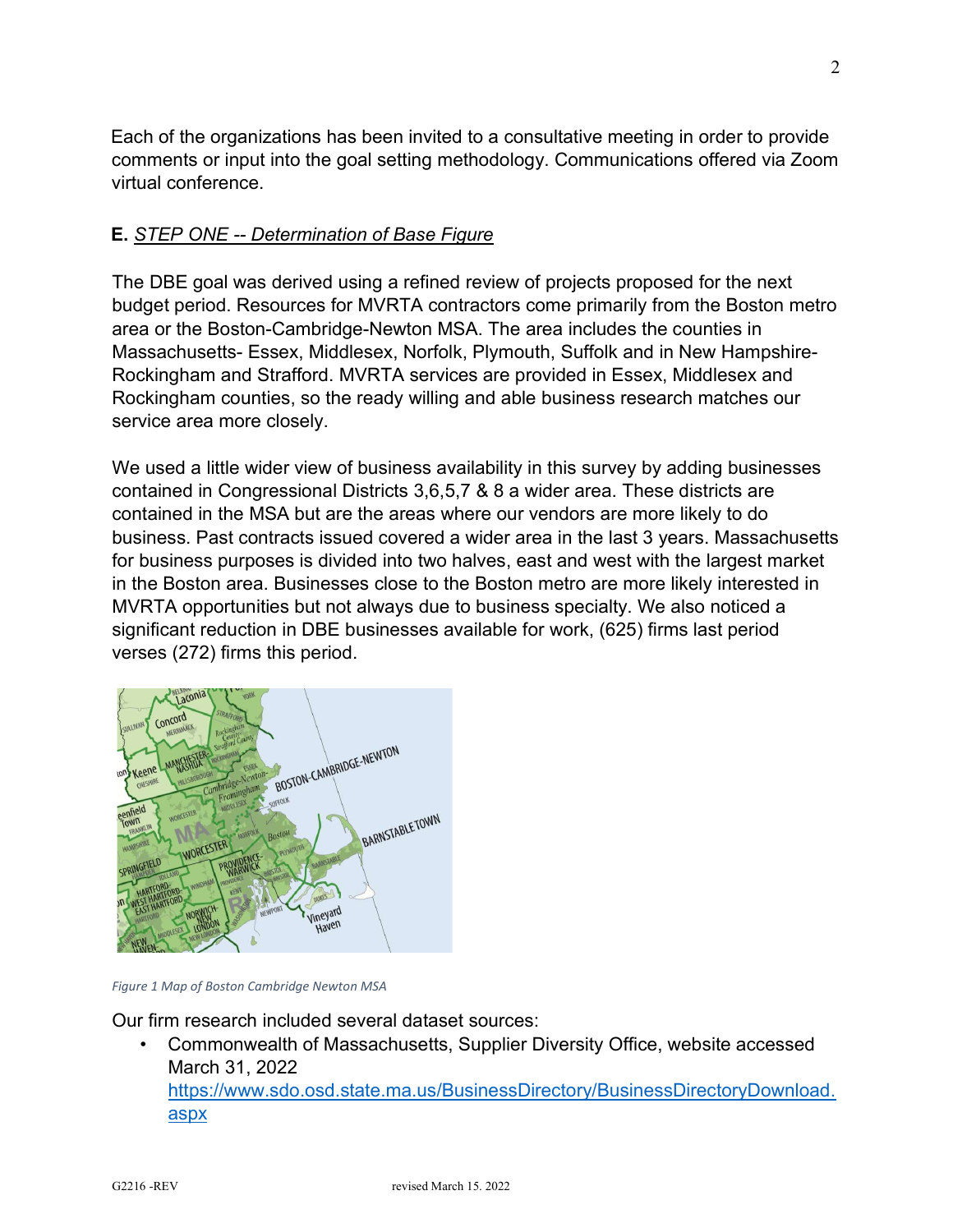- US Census Bureau website, accessed March 31, 2022 https://www.census.gov/data/tables.html
- NAICS & SIC Identification Tools | NAICS Association, accessed April 4, 2022
- My Congressional District (census.gov), accessed April 4, 2022
- State of New Hampshire Department of Transportation, Office of Federal Compliance, Disadvantage Business Enterprise, website accessed March 31, 2022 https://www.nh.gov/dot/org/administration/ofc/documents/dbe-directory.pdf

A consolidated reference file of data collected is included as documentation of our research. Refer to separate Excel file. The NAICS codes used to determine our available contracts are based upon projects scheduled and budgeted for the next three years. Included are general operations contracts for items such as office supplies and fuel. Budgetary cost was assigned according to DOT funding. MVRTA does not have subrecipients. Refer to methodology table in Figures 2,3 &4.

#### Break Down of MVRTA Project Categories

A major capital project is the pending Merrimack River, bank stabilization, scheduled to begin construction in July 2022. The Merrimack River abuts our bus facility. The project will include general engineering and environmental engineering services categories as a subcontracting opportunity. Since it is a construction project there will be many prime and subcontracting services available to bid for all firms. We will establish a specific DBE participation goal of 5% for this project. The contractor has already committed to utilizing firms to meet this goal. The reporting will be in FY2023.

Agency projects implemented over the next program period include marketing, graphics and advertising. We have a current contract for roof refurbishment, concrete work, repairs to our bus garage and transportation rebranding. Our rebranding project is using a WBE firm which specializes in transit projects. We currently use a registered WBE as our outdoor advertising vendor. Our recent contract for ADA support transportation services included DBE bidders. We identified a broader selection of minority owned businesses and continue to distribute relevant RFP's via email or through COMMBUYS. Our bidder lists also indicate whether the potential bidder is a registered DBE.

Information of all solicitations is posted on our website. Our current DEBLO offers debriefing post solicitation to all DBE bidders and have done so on several occasions.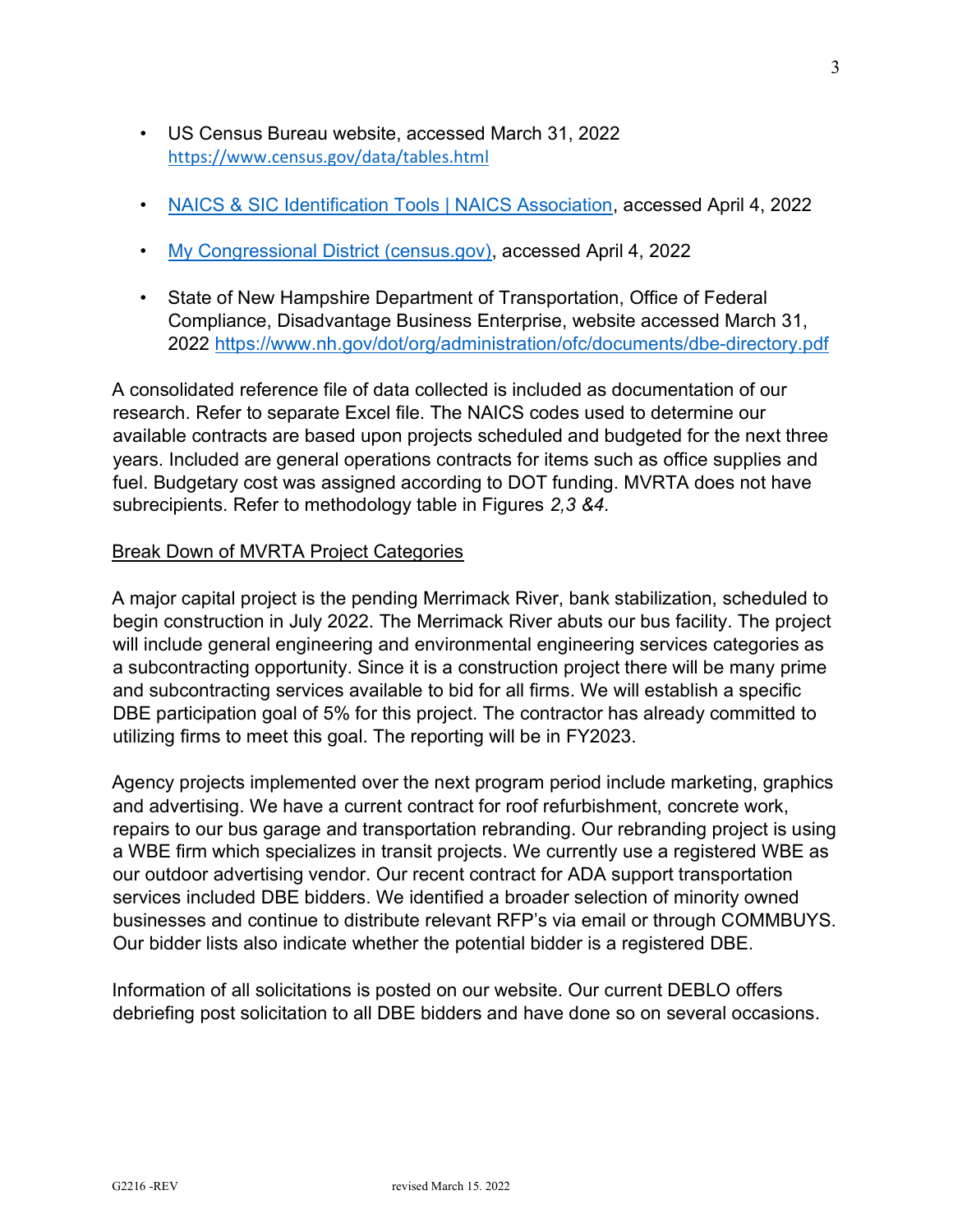| <b>NAICS Code</b>        |                                                               | Amount of DOT                       | % of total DOT funds |
|--------------------------|---------------------------------------------------------------|-------------------------------------|----------------------|
| $1)$ 238910              | Project<br><b>Commercial &amp; Industrial Contractors</b>     | funds on project:<br>\$3,500,000.00 | (weight)<br>24.0%    |
| 2)  541430               | <b>Graphics &amp; Design Services</b>                         | \$225,000.00                        | 1.5%                 |
| 3)  423140               | <b>Wholesale Motor Parts</b>                                  | \$1,654,000.00                      | 11.3%                |
| 4) $ 423120$             | Motor Supplies (engines-transmissions)                        | \$1,241,000.00                      | 8.5%                 |
| $5)$ 423130              | Tire & Tube Merchants                                         | \$75,000.00                         | 0.5%                 |
| $6)$ 423210              | Furniture merchants                                           | \$10,000.00                         | 0.1%                 |
| $7)$ 423860              | <b>Transportation Equip &amp; Splys</b>                       | \$3,022,887.00                      | 20.7%                |
| 8) 424120                | Stationary/office                                             | \$25,250.00                         | 0.2%                 |
| $9)$ 454310              | <b>Fuel Dealers</b>                                           | \$2,769,558.00                      | 19.0%                |
| 10) 488999               | Support Activities Transportation (other vans)                | \$623,100.00                        | 4.3%                 |
| $111$ <sup>531312</sup>  | <b>Non-Residential Property Managers</b>                      | \$155,000.00                        | 1.1%                 |
| 12) 541310               | <b>Professional Services Architects</b>                       | \$350,000.00                        | 2.4%                 |
| 13) 541330               | <b>Professional Services Engineering</b>                      | \$240,000.00                        | 1.6%                 |
|                          | Professional Environmental Engineering                        | \$130,000.00                        | 0.9%                 |
| 14) 541620               |                                                               |                                     | 0.2%                 |
| 15) 541820<br>16) 541850 | <b>Public Relations</b><br><b>Outdoor Display Advertising</b> | \$22,500.00<br>\$95,000.00          | 0.7%                 |
| 17) 561311               | <b>Employment placement</b>                                   | \$55,000.00                         | 0.4%                 |
| 18) 561621               | <b>Security Systems &amp; Services</b>                        | \$42,000.00                         | 0.3%                 |
| 19) 561710               | <b>Exterminators</b>                                          | \$45,000.00]                        | 0.3%                 |
| 20) 561720               | Janitorial                                                    | \$19,500.00                         | 0.1%                 |
| $21)$ 561730             | Landscape                                                     | \$38,200.00                         | 0.3%                 |
| 22) 561740               | Carpet & Upholstery Cleaning                                  | \$12,000.00                         | 0.1%                 |
| $23)$ 524210             | <b>Insurance Agents &amp; Brokerages</b>                      | \$152,000.00                        | 1.0%                 |
| $24)$ 541810             | <b>Advertising Agencies</b>                                   | \$45,000.00                         | 0.3%                 |
| 25) 541613               | <b>Marketing Consultant</b>                                   | \$25,000.00                         | 0.2%                 |
| 26) 541930               | <b>Translation Services</b>                                   | \$7,600.00                          | 0.1%                 |
|                          | <b>Total FTA-Assisted Contract Funds</b>                      | \$14,579,595.00                     | 100.0%               |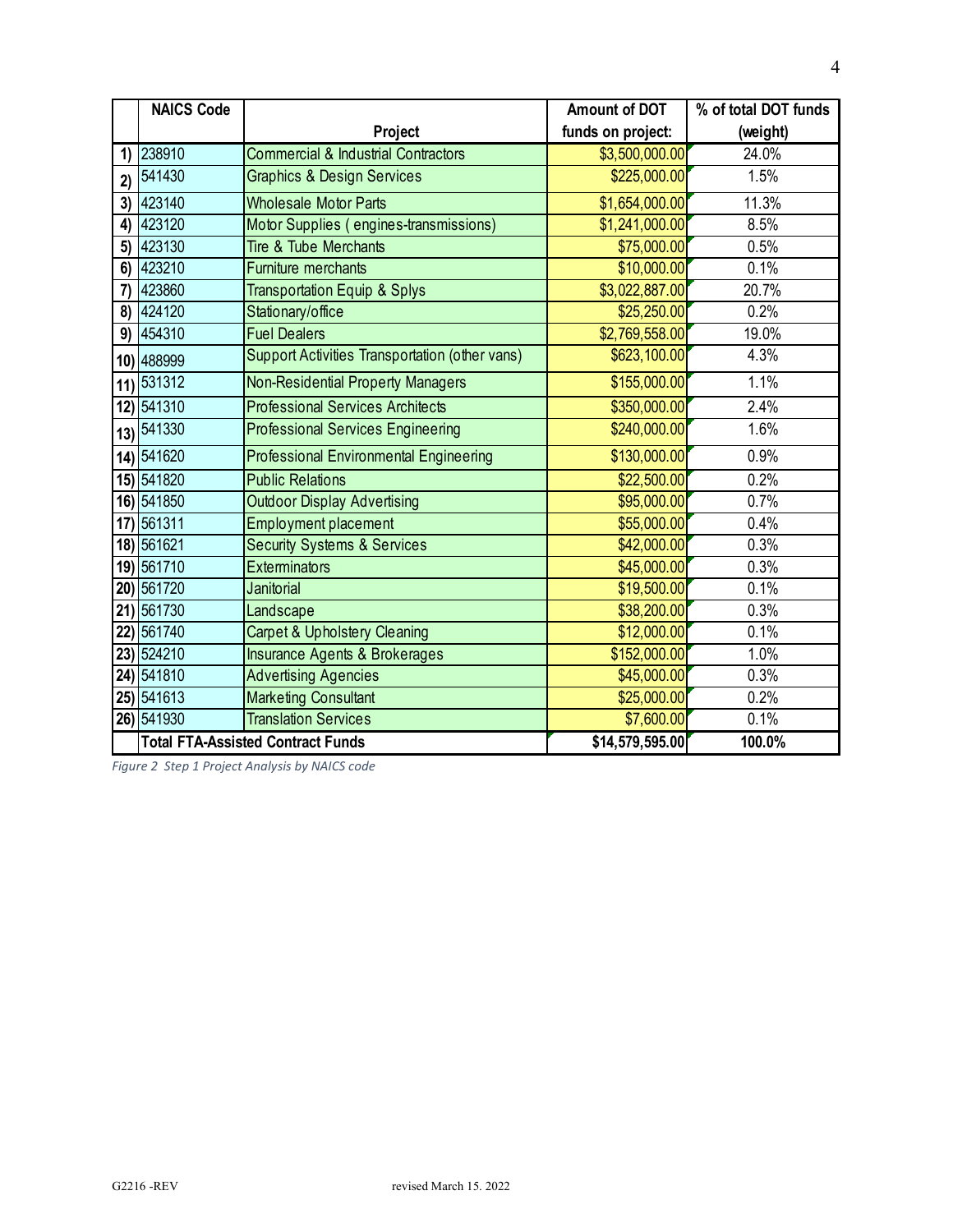|                                                                                                                                                                     |                                                                                                                                               |                                                        |                      |                      |                  | 5                              |
|---------------------------------------------------------------------------------------------------------------------------------------------------------------------|-----------------------------------------------------------------------------------------------------------------------------------------------|--------------------------------------------------------|----------------------|----------------------|------------------|--------------------------------|
|                                                                                                                                                                     |                                                                                                                                               |                                                        |                      |                      |                  |                                |
|                                                                                                                                                                     | <b>NAICS Code</b>                                                                                                                             | Project                                                | Number of DBEs       | Number of all firms  | Relative         |                                |
|                                                                                                                                                                     |                                                                                                                                               |                                                        | available to perform | available (including | Availability     |                                |
|                                                                                                                                                                     |                                                                                                                                               |                                                        | this work            | DBEs)                |                  |                                |
|                                                                                                                                                                     |                                                                                                                                               | Commercial & Industrial Contractors                    | 42                   | 1267                 | 0.0331           |                                |
|                                                                                                                                                                     |                                                                                                                                               | Graphics & Design Services                             | 33                   | 304                  | 0.1086           |                                |
|                                                                                                                                                                     |                                                                                                                                               | Wholesale Motor Parts                                  | $\mathbf{1}$         | 24                   | 0.0417           |                                |
|                                                                                                                                                                     |                                                                                                                                               | Motor Supplies (engines-transmissions)                 | $\overline{a}$       | 192                  | 0.0104           |                                |
|                                                                                                                                                                     | 1) 238910<br>2) 541430<br>3) 423140<br>4) 423120<br>5) 423130<br>6) 423210<br>7) 423860<br>8) 424120<br>9) 454310<br>10) 488999<br>11) 531312 | Tire & Tube Merchants                                  | $\overline{0}$       | 40                   | 0.0000           |                                |
|                                                                                                                                                                     |                                                                                                                                               | Furniture merchants                                    | $\mathbf 1$          | 153                  | 0.0065           |                                |
|                                                                                                                                                                     |                                                                                                                                               | Transportation Equip & Splys                           | $\overline{4}$       | 51                   | 0.0784           |                                |
|                                                                                                                                                                     |                                                                                                                                               | Stationary/office                                      | $\mathbf 1$          | 76                   | 0.0132           |                                |
|                                                                                                                                                                     |                                                                                                                                               | <b>Fuel Dealers</b>                                    | $\overline{2}$       | 106                  | 0.0189           |                                |
|                                                                                                                                                                     |                                                                                                                                               | Support Activities Transportation (other vans)         | $\overline{2}$       | 12                   | 0.1667           |                                |
|                                                                                                                                                                     |                                                                                                                                               | Non-Residential Property Managers                      | $\overline{2}$       | 466                  | 0.0043           |                                |
|                                                                                                                                                                     | 12) 541310<br>13) 541330                                                                                                                      | Professional Services Architects                       | $\overline{22}$      | 2244                 | 0.0098           |                                |
|                                                                                                                                                                     |                                                                                                                                               | Professional Services Engineering                      | 13<br>23             | 5772<br>226          | 0.0023<br>0.1018 |                                |
|                                                                                                                                                                     |                                                                                                                                               | Professional Environmental Engineering                 | 11                   | 96                   | 0.1146           |                                |
|                                                                                                                                                                     |                                                                                                                                               | <b>Public Relations</b><br>Outdoor Display Advertising | 4                    | 33                   | 0.1212           |                                |
|                                                                                                                                                                     | 14) 541620<br>15) 541820<br>16) 541850<br>17) 561311<br>18) 561621                                                                            | Employment placement                                   | 11                   | 134                  | 0.0821           |                                |
|                                                                                                                                                                     |                                                                                                                                               | Security Systems & Services                            | 3                    | 74                   | 0.0405           |                                |
|                                                                                                                                                                     | 19) 561710                                                                                                                                    | Exterminators                                          | $\overline{a}$       | 127                  | 0.0157           |                                |
|                                                                                                                                                                     |                                                                                                                                               | Janitorial                                             | 29                   | 479                  | 0.0605           |                                |
|                                                                                                                                                                     |                                                                                                                                               | Landscape                                              | 11                   | 600                  | 0.0183           |                                |
|                                                                                                                                                                     |                                                                                                                                               | Carpet & Upholstery Cleaning                           | $6\phantom{.}$       | 67                   | 0.0896           |                                |
|                                                                                                                                                                     |                                                                                                                                               | Insurance Agents & Brokerages                          | $6\phantom{.}$       | 1840                 | 0.0033           |                                |
|                                                                                                                                                                     |                                                                                                                                               | <b>Advertising Agencies</b>                            | 13                   | 160                  | 0.0813           |                                |
|                                                                                                                                                                     |                                                                                                                                               | Marketing Consultant                                   | $26\phantom{.}$      | 464                  | 0.0560           |                                |
|                                                                                                                                                                     |                                                                                                                                               | <b>Translation Services</b>                            | $\overline{2}$       | 32                   | 0.0625           |                                |
|                                                                                                                                                                     |                                                                                                                                               | <b>Combined Totals</b>                                 |                      |                      | 0.0181           | Overall                        |
| <b>19 30 1710</b><br><b>20 56 1720</b><br><b>21 56 1730</b><br><b>22 56 1740</b><br><b>23 524210</b><br><b>24 54 1810</b><br><b>25 54 1813</b><br><b>26 54 1930</b> |                                                                                                                                               |                                                        | 272                  | 15039                |                  | availability of<br><b>DBEs</b> |
|                                                                                                                                                                     |                                                                                                                                               |                                                        |                      |                      | 1.81%            | <b>Base Figure</b>             |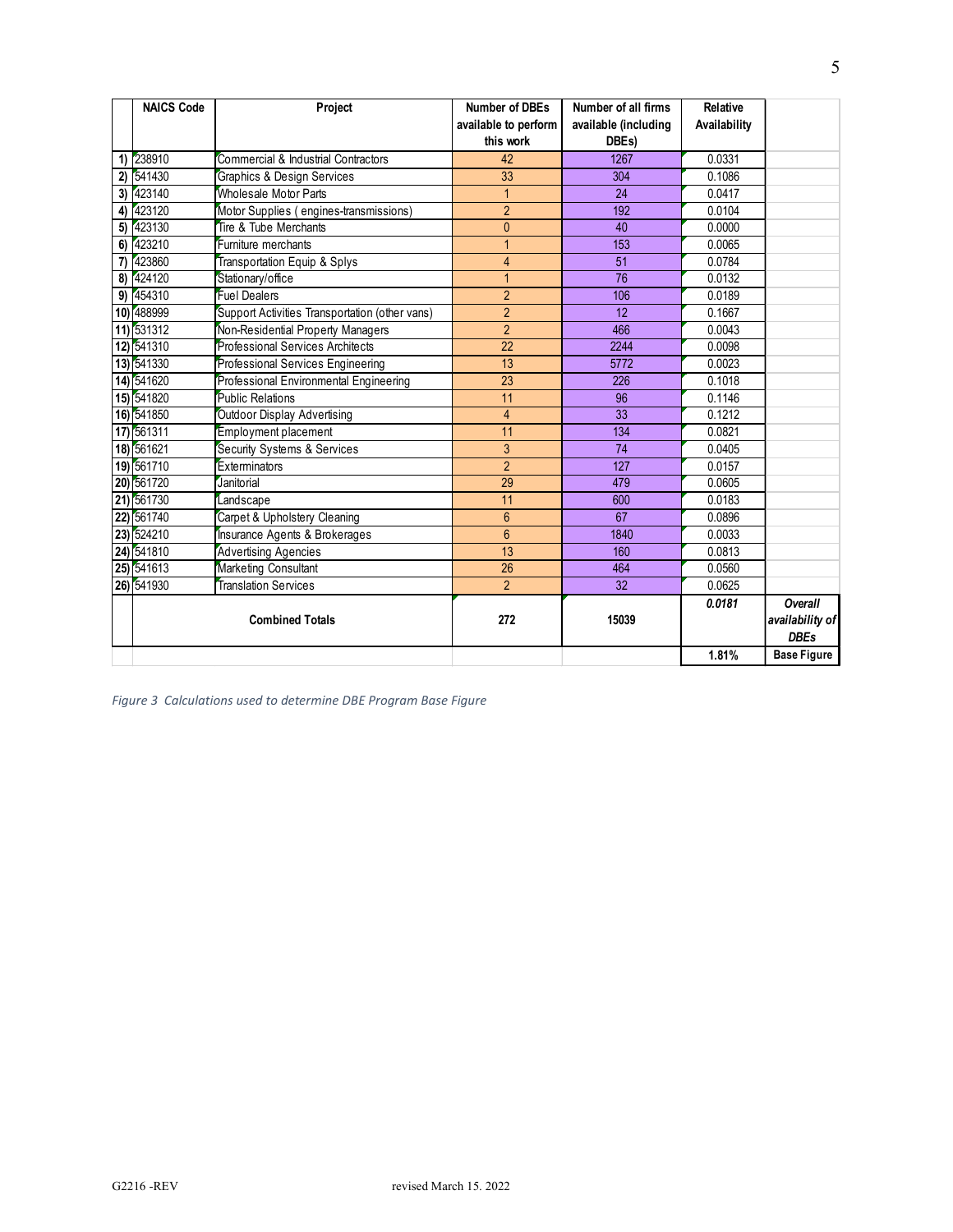| 14) 541620<br>15) 541820<br>16) 541850<br>17) 561311<br>18) 561621<br>19) 561710<br>20) 561720<br>21) 561730<br>22) 561740<br>23) 524210<br>24) 541810<br>25) 541613<br>26) 541810 | Professional Services Engineering<br>Professional Environmental Engineering<br>Public Relations<br>Outdoor Display Advertising<br>Employment placement<br>Security Systems & Services<br>Exterminators<br>Janitorial<br>Landscape<br>Carpet & Upholstery Cleaning<br>Insurance Agents & Brokerages<br>Advertising Agencies<br>Marketing Consultant<br>Translation Services | 0.01646<br>0.00892<br>0.00154<br>0.00652<br>0.00377<br>0.00288<br>0.00309<br>0.00134<br>0.00262<br>0.00082<br>0.01043<br>0.00309<br>0.00171<br>0.00052<br>Race Conscious<br>Race Neutral | $\pmb{\mathsf{x}}$<br>$\pmb{\mathsf{X}}$<br>х<br>х<br>X<br>X<br>X<br>X<br>X<br>X<br>X<br>$\pmb{\mathsf{X}}$<br>$\pmb{\mathsf{X}}$<br>$\pmb{\mathsf{X}}$<br>Weighted Base Figure: Total<br>1.81%<br>2.71% | 0.00225<br>0.10177<br>0.11458<br>0.12121<br>0.08209<br>0.04054<br>0.01575<br>0.06054<br>0.01833<br>0.08955<br>0.00326<br>0.08125<br>0.05603<br>0.06250 | 0.00%<br>0.09%<br>0.02%<br>0.08%<br>0.00%<br>0.01%<br>0.00%<br>0.01%<br>0.00%<br>0.01%<br>0.00%<br>0.03%<br>0.01%<br>0.00%<br>4.52% |
|------------------------------------------------------------------------------------------------------------------------------------------------------------------------------------|----------------------------------------------------------------------------------------------------------------------------------------------------------------------------------------------------------------------------------------------------------------------------------------------------------------------------------------------------------------------------|------------------------------------------------------------------------------------------------------------------------------------------------------------------------------------------|----------------------------------------------------------------------------------------------------------------------------------------------------------------------------------------------------------|--------------------------------------------------------------------------------------------------------------------------------------------------------|-------------------------------------------------------------------------------------------------------------------------------------|
|                                                                                                                                                                                    |                                                                                                                                                                                                                                                                                                                                                                            |                                                                                                                                                                                          |                                                                                                                                                                                                          |                                                                                                                                                        |                                                                                                                                     |
|                                                                                                                                                                                    |                                                                                                                                                                                                                                                                                                                                                                            |                                                                                                                                                                                          |                                                                                                                                                                                                          |                                                                                                                                                        |                                                                                                                                     |
|                                                                                                                                                                                    |                                                                                                                                                                                                                                                                                                                                                                            |                                                                                                                                                                                          |                                                                                                                                                                                                          |                                                                                                                                                        |                                                                                                                                     |
|                                                                                                                                                                                    |                                                                                                                                                                                                                                                                                                                                                                            |                                                                                                                                                                                          |                                                                                                                                                                                                          |                                                                                                                                                        |                                                                                                                                     |
|                                                                                                                                                                                    |                                                                                                                                                                                                                                                                                                                                                                            |                                                                                                                                                                                          |                                                                                                                                                                                                          |                                                                                                                                                        |                                                                                                                                     |
|                                                                                                                                                                                    |                                                                                                                                                                                                                                                                                                                                                                            |                                                                                                                                                                                          |                                                                                                                                                                                                          |                                                                                                                                                        |                                                                                                                                     |
|                                                                                                                                                                                    |                                                                                                                                                                                                                                                                                                                                                                            |                                                                                                                                                                                          |                                                                                                                                                                                                          |                                                                                                                                                        |                                                                                                                                     |
|                                                                                                                                                                                    |                                                                                                                                                                                                                                                                                                                                                                            |                                                                                                                                                                                          |                                                                                                                                                                                                          |                                                                                                                                                        |                                                                                                                                     |
|                                                                                                                                                                                    |                                                                                                                                                                                                                                                                                                                                                                            |                                                                                                                                                                                          |                                                                                                                                                                                                          |                                                                                                                                                        |                                                                                                                                     |
|                                                                                                                                                                                    |                                                                                                                                                                                                                                                                                                                                                                            |                                                                                                                                                                                          |                                                                                                                                                                                                          |                                                                                                                                                        |                                                                                                                                     |
|                                                                                                                                                                                    |                                                                                                                                                                                                                                                                                                                                                                            |                                                                                                                                                                                          |                                                                                                                                                                                                          |                                                                                                                                                        |                                                                                                                                     |
|                                                                                                                                                                                    |                                                                                                                                                                                                                                                                                                                                                                            |                                                                                                                                                                                          |                                                                                                                                                                                                          |                                                                                                                                                        |                                                                                                                                     |
|                                                                                                                                                                                    |                                                                                                                                                                                                                                                                                                                                                                            |                                                                                                                                                                                          |                                                                                                                                                                                                          |                                                                                                                                                        |                                                                                                                                     |
|                                                                                                                                                                                    |                                                                                                                                                                                                                                                                                                                                                                            |                                                                                                                                                                                          |                                                                                                                                                                                                          |                                                                                                                                                        |                                                                                                                                     |
|                                                                                                                                                                                    |                                                                                                                                                                                                                                                                                                                                                                            |                                                                                                                                                                                          |                                                                                                                                                                                                          |                                                                                                                                                        |                                                                                                                                     |
|                                                                                                                                                                                    |                                                                                                                                                                                                                                                                                                                                                                            |                                                                                                                                                                                          |                                                                                                                                                                                                          |                                                                                                                                                        |                                                                                                                                     |
| 12) 541310<br>13) 541330                                                                                                                                                           | Non-Residential Property Managers<br>Professional Services Architects                                                                                                                                                                                                                                                                                                      | 0.01063<br>0.02401                                                                                                                                                                       | X<br>$\pmb{\mathsf{x}}$                                                                                                                                                                                  | 0.00980                                                                                                                                                | 0.02%                                                                                                                               |
| 11) 531312                                                                                                                                                                         | Support Activities Transportation (other vans)                                                                                                                                                                                                                                                                                                                             | 0.04274                                                                                                                                                                                  | $\pmb{\mathsf{X}}$                                                                                                                                                                                       | 0.16667<br>0.00429                                                                                                                                     | 0.71%<br>0.00%                                                                                                                      |
| 1) 238910<br>2) 541430<br>3) 423140<br>4) 423130<br>6) 423210<br>7) 423860<br>8) 424120<br>9) 454310<br>10) 488999<br>14                                                           | <b>Fuel Dealers</b>                                                                                                                                                                                                                                                                                                                                                        | 0.18996                                                                                                                                                                                  | X                                                                                                                                                                                                        | 0.01887                                                                                                                                                | 0.36%                                                                                                                               |
|                                                                                                                                                                                    | Stationary/office                                                                                                                                                                                                                                                                                                                                                          | 0.00173                                                                                                                                                                                  | $\pmb{\mathsf{X}}$                                                                                                                                                                                       | 0.01316                                                                                                                                                | 0.00%                                                                                                                               |
|                                                                                                                                                                                    | Transportation Equip & Splys                                                                                                                                                                                                                                                                                                                                               | 0.20734                                                                                                                                                                                  | $\pmb{\mathsf{x}}$                                                                                                                                                                                       | 0.07843                                                                                                                                                | 1.63%                                                                                                                               |
|                                                                                                                                                                                    | Furniture merchants                                                                                                                                                                                                                                                                                                                                                        | 0.00069                                                                                                                                                                                  | х                                                                                                                                                                                                        | 0.00654                                                                                                                                                | 0.00%                                                                                                                               |
|                                                                                                                                                                                    | Tire & Tube Merchants                                                                                                                                                                                                                                                                                                                                                      | 0.00514                                                                                                                                                                                  | Х                                                                                                                                                                                                        | 0.00000                                                                                                                                                | 0.00%                                                                                                                               |
|                                                                                                                                                                                    | Wholesale Motor Parts<br>Motor Supplies (engines-transmissions)                                                                                                                                                                                                                                                                                                            | 0.08512                                                                                                                                                                                  | Х<br>X                                                                                                                                                                                                   | 0.01042                                                                                                                                                | 0.09%                                                                                                                               |
|                                                                                                                                                                                    | Graphics & Design Services                                                                                                                                                                                                                                                                                                                                                 | 0.01543<br>0.11345                                                                                                                                                                       | $\pmb{\mathsf{x}}$                                                                                                                                                                                       | 0.10855<br>0.04167                                                                                                                                     | 0.17%<br>0.47%                                                                                                                      |
|                                                                                                                                                                                    | Commercial & Industrial Contractors                                                                                                                                                                                                                                                                                                                                        | 0.24006                                                                                                                                                                                  | $\pmb{\mathsf{x}}$                                                                                                                                                                                       | 0.03315                                                                                                                                                | 0.80%                                                                                                                               |
|                                                                                                                                                                                    | Project                                                                                                                                                                                                                                                                                                                                                                    | Weight                                                                                                                                                                                   | X                                                                                                                                                                                                        | Availability                                                                                                                                           | <b>Base Figure</b>                                                                                                                  |
| <b>NAICS Code</b>                                                                                                                                                                  |                                                                                                                                                                                                                                                                                                                                                                            |                                                                                                                                                                                          |                                                                                                                                                                                                          |                                                                                                                                                        | Weighted                                                                                                                            |

Figure 4 Race/Gender Conscious and Neutral Weighted Figure table of calculations

## F. STEP TWO -- Adjustment

#### Past Participation and Adjustment

A review of past participation was done regarding the volume and type of work over the past three years (FFY 2019-2020-2021) and participation by DBEs in contracting opportunities.

Looking forward to FFY 2022-2025, the next three-year period covered by the Goal submission, there will be planned capital projects that will allow for DBE participation. We did have projects where we used a DBE over the last 2 years, namely our video project and security camera installation.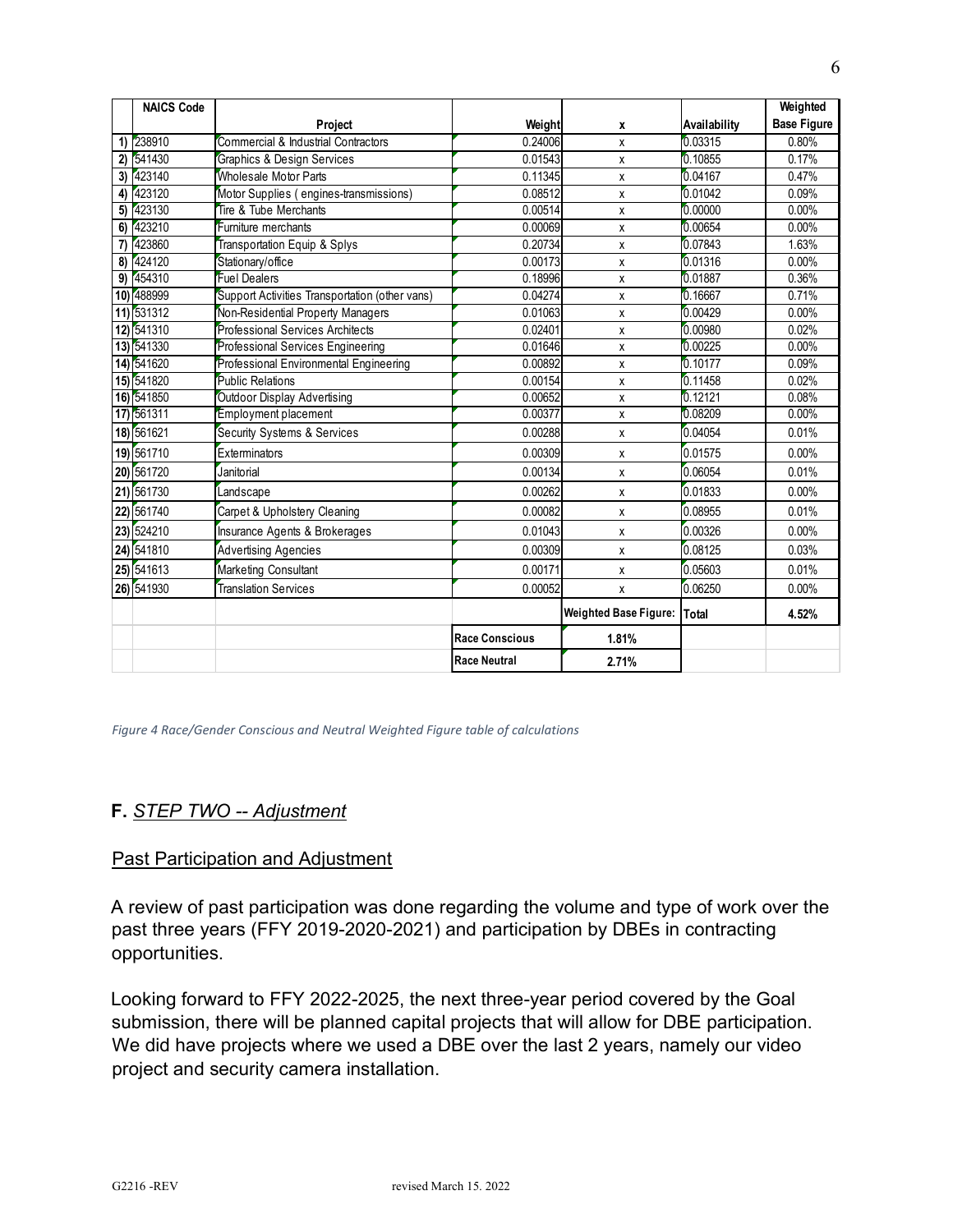It is understood that the determination of the three-year DBE goal is a projection based on the most recent information available. It will be necessary to monitor actual DBE participation during each fiscal year to determine if any mid-year corrections are needed regarding the derived calculations of race neutral/race conscious goals.

It is further understood that, if progress is being made to where the projected goal will be exceeded, then an adjustment to reduce race conscious efforts would be implemented. Conversely, if race neutral measures will not attain the projected goal, then race conscious efforts would need to be increased.

#### Disparity Studies

MVRTA researched disparity studies done for the Commonwealth of Massachusetts and could only find one for our state: Diversity Best Practices for the Construction Industry, The Massachusetts Gaming Commission, published June 2019. MVRTA has not adjusted its goal as a result of the data available in this study. MVRTA will review and utilize any updated data in preparing future goals.

#### Statistical Disparities

The study also showed evidence of statistical disparities in the Capital Market which covers areas of financing, bonding, and insurance. In the study, national data is analyzed and compared to a survey conducted by NERA in the Massachusetts region, to examine whether discrimination exists in the small business credit market. The Executive Summary of that study was released to the public whereas the complete report is marked "Proprietary and Confidential". The following relevant bullet points are from the published Executive Summary:

- Minority-owned firms were particularly likely to report that they did not apply for a loan over the preceding three years because they feared the loan would be denied.
- When minority-owned firms did apply for a loan, their loan requests were substantially more likely to be denied than other groups, even after accounting for differences in factors like size and credit history.
- When minority-owned firms did receive a loan, they were charged higher interest rates on the loan than was true of comparable white-owned firms.
- Far more minority-owned firms report that credit market conditions are a serious concern than is the case for white-owned firms.
- A greater share of minority-owned firms believes that the availability of credit is the most important issue likely to confront the firm in the next 12 months.

"We conclude that there is statistically significant evidence of discrimination in Massachusetts in the small business credit market, particularly with respect to firms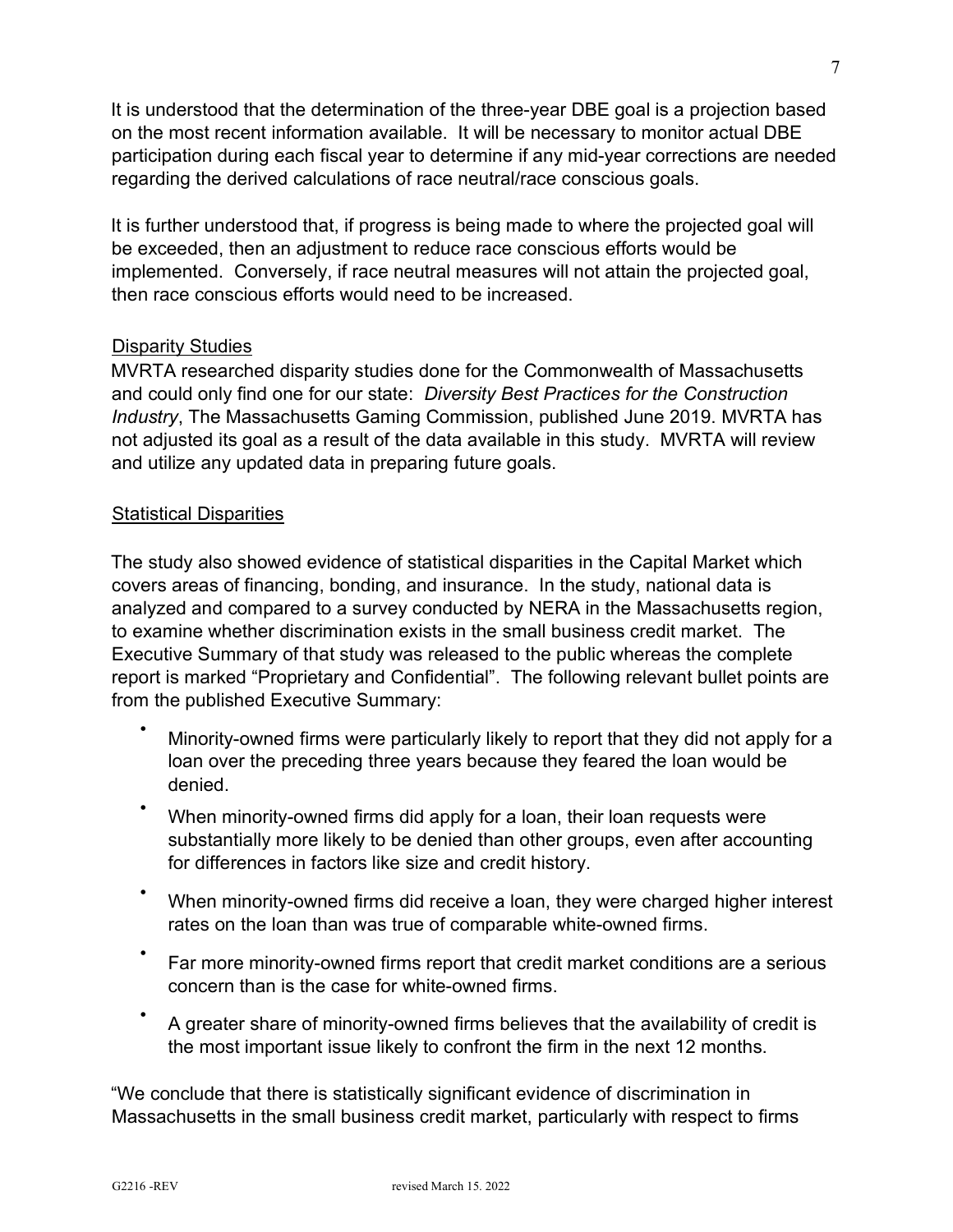owned by Blacks. We find little or no significant evidence, however, that White females are discriminated against in this market."<sup>1</sup>

According to the U.S. Census Bureau Press Release dated 12/15/2015, based on the Small Business Owners (SBO) survey of 2012, there was an increase of more than 2 million minority and women owned businesses when compared to the 2007 SBO. Information for Massachusetts from both the 2007 and 2012 SBO has been collected and shows that, while the number of all firms increased +1.9%, the number of minority firms increased +38.4%. This data does suggest that increasing contracting opportunities would be available to DBE firms over the course of this next three-year period.

MVRTA past participation has been variable. Some years are much higher and some years have minimal or no participation. Our goal adjustment was evaluated for reasonableness in light of past participation. Years 2010 through 2012 average participation was 5.7% achieved through race neutral means. Years 2013 through 2015 average participation was 7.3%. In recent years, participation has been higher since a large agency project was awarded to a minority firm. The pandemic has caused many businesses to fail.

Past Participation Values:

| FFY 2019 (17.45%) | FFY 2020 (2.6%) | FFY 2021 (9.10%) |
|-------------------|-----------------|------------------|
|-------------------|-----------------|------------------|

## STEP TWO-- Adjusted Base Figure

#### Race Neutral / Race Conscious Division

#### Overall participation goal: 4.52%

The calculation to determine a race neutral/race conscious split as follows:

| Race Conscious | 1.81% |
|----------------|-------|
| Race Neutral   | 2.71% |

The percentage of available DBE firms within our region was determined using the resources through state registration datasets supplied by Massachusetts and New Hampshire. We used these tables to determine the number of DBE firms by NAICS category in our service area against the number of all firms available. Refer to table in figure 3 for these calculations. The overall base figure percentage derived from the ready willing and able firms minus the weighted percentage of DBE firms in those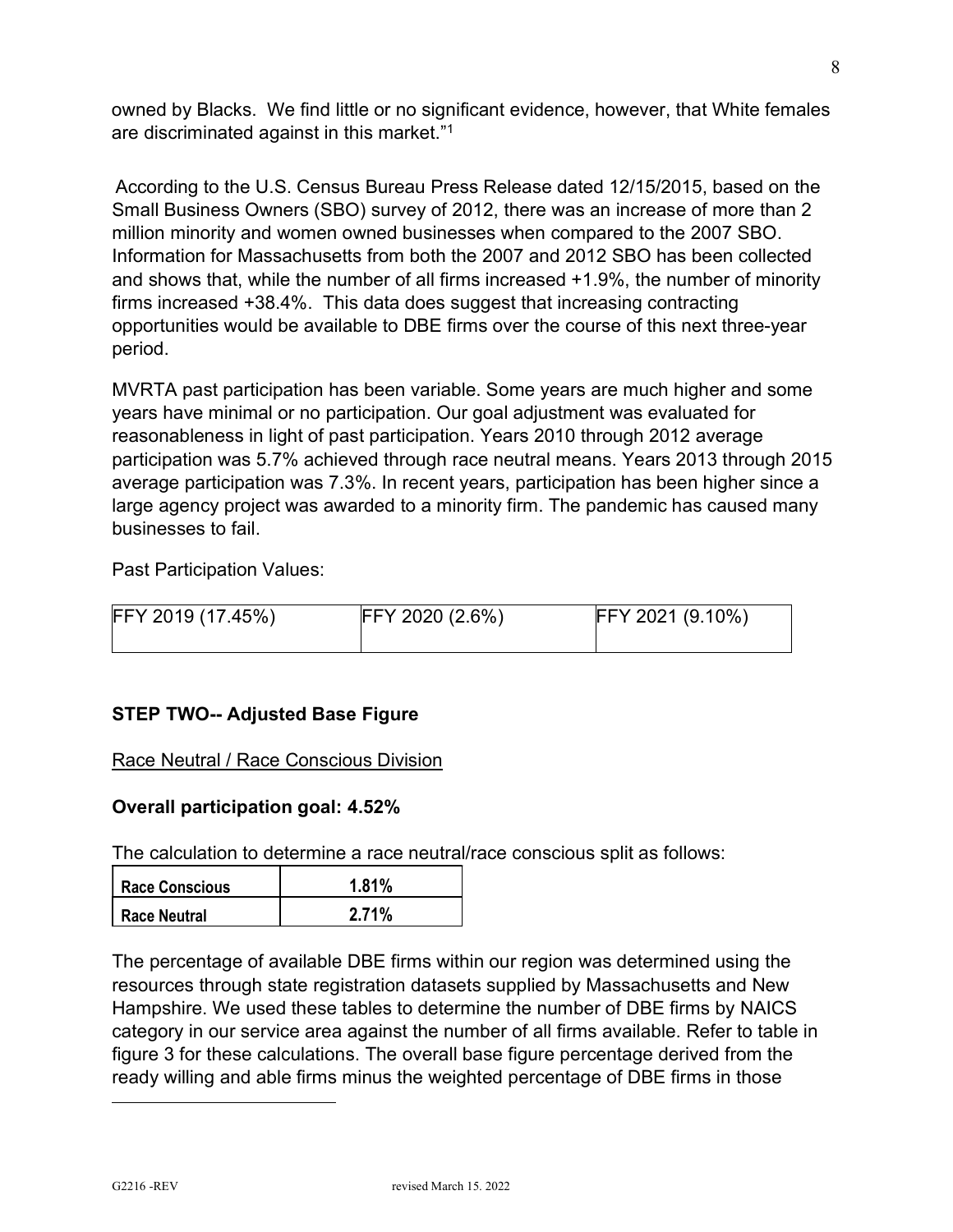businesses derived our race conscious goal. The remainder of our goal is race neutral. Refer to the weighting table calculations in figure 4.

Our new goal was established using current data however, past participation was given consideration. We have increased regional area from which to gather participation in the program. There has been a significant reduction in available firms compared to the last program. We suggest the Covid-19 pandemic has diminished resources.

# Consultation with Minority, Women's and General Contractor Groups Small Business Outreach

Our outreach plan was created to inform businesses of opportunities with MVRTA. We emailed a letter and program goal information to multiple firms. Firms have returned emails asking to be included in solicitation notices. We also have made personal calls to firms in order for them to participate in the Special Transportation Services contract we let in December 2021, (21) Firms were contacted (4) bidders with (1) DBE participating. We hired (2) firms of which one was a Latino firm.

The DBE program document has been posted on our website under the heading "Doing Business with MVRTA." This will make it much easier to find documentation and information for all businesses interested in working with us. The proposed website page will include the DBE program documentation, essential forms in multiple languages per Title VI, DBE Liaison Officer contact information, an FAQ, links to COMMBUYS and announcements of open solicitations. All open solicitations are posted in this area too.

We have performed specific outreach to DBE's for the training video and television commercial RFP. Specifically, the solicitation includes a requirement for Spanish language content. We made available proposals to all firms through COMMBUYS. COMMBUYS is a web-based business resource through the Commonwealth of Massachusetts used for purchasing and procurement. Members receive email notification of posted opportunities based on UNSPSC code a United Nations based system similar to NAICS code. Using this tool allows us to directly target businesses in the marketplace including DBE's. Membership to COMMBUYS is not restricted to businesses in state.

MVRTA plans to disseminate our revised program through email and advertisement on our website. Using our additional DBE resources lists created from both states' data, we will contact the firms specified in our DBE goal research via email. Included will be a copy of our goals and policy along with information on how to register with COMMBUYS. Solicitation notices are sent automatically when projects become available.

#### Certification Process

MVRTA uses the Commonwealth of Massachusetts Supplier Diversity Office (Mass SDO) to determine the eligibility of firms to participate as DBEs in state and federal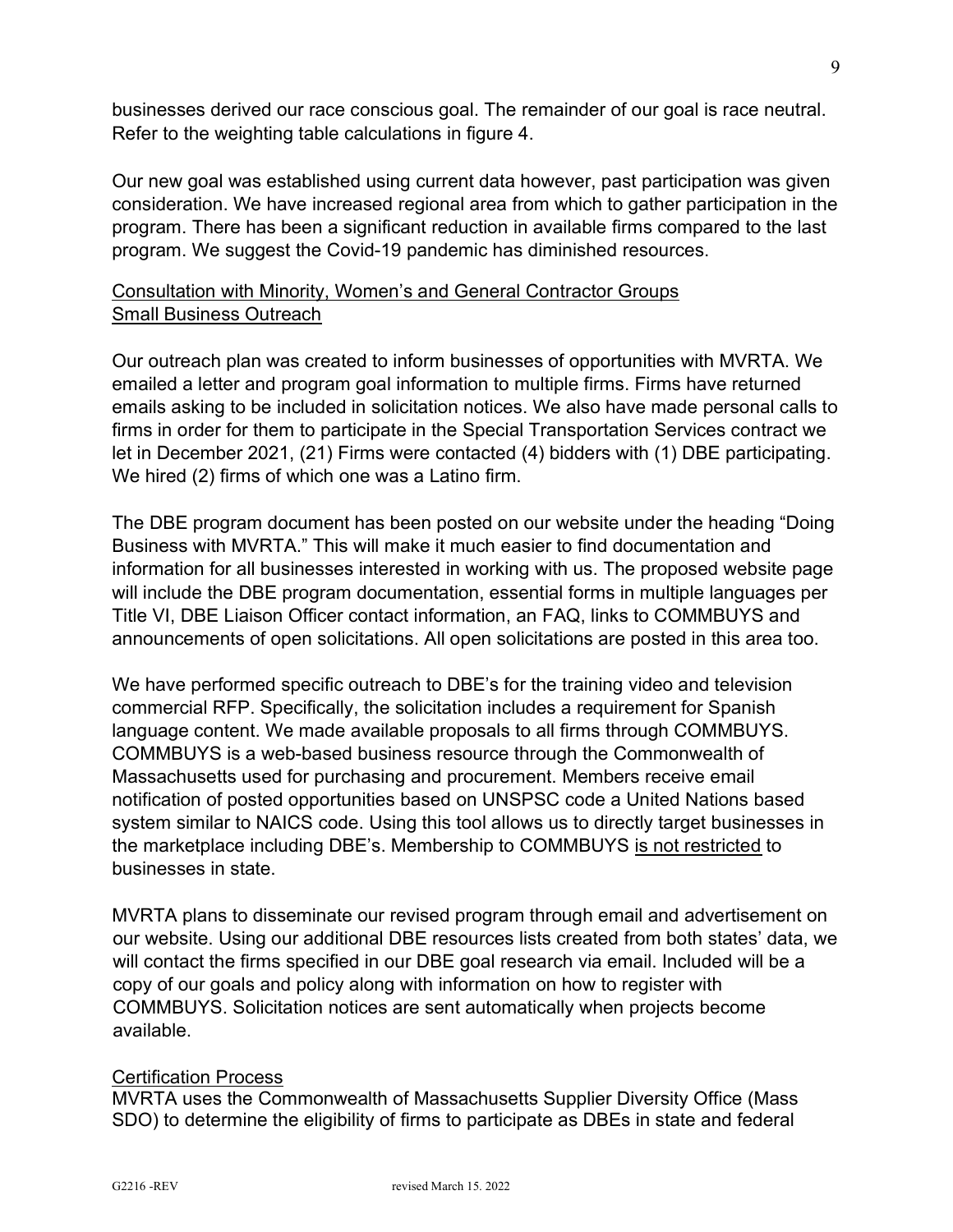assisted contracts. To be certified as a DBE, a firm must meet all certification eligibility standards. Mass SDO makes the certification decisions based on the facts as a whole.

For information about the certification process or to apply for certification, firms should contact: Commonwealth of Massachusetts Supplier Diversity Office- 617-502-8831p

Mass SDO's certification application forms and documentation requirements are found through a web link to this program: https://www.mass.gov/supplier-diversity-office

New Hampshire DBE program office contacts and application information are found at: New Hampshire Department of Transportation; 603-271-3734p https://www.nh.gov/dot/org/administration/ofc/dbe.htm

#### Contract Goals

The MVRTA will use contract goals to meet any portion of the overall goal MVRTA does not project being able to meet using race-neutral means. Contract goals are established so that, over the period to which the overall goal applies, they will cumulatively result in meeting any portion of our overall goal that is not projected to be met through the use of race-neutral means.

We will establish contract goals only on those DOT-assisted contracts that have subcontracting possibilities. We need not establish a contract goal on every such contract, and the size of contract goals will be adapted to the circumstances of each such contract (e.g., type and location of work, availability of DBEs to perform the particular type of work). We will express our contract goals as a percentage of the Federal share of a DOT-assisted contract.

The obligation of the bidder/offeror is to make good faith efforts to comply with set contract goals. The bidder/offeror can demonstrate that it has done so either by meeting the contract goal or documenting good faith efforts. The DBELO is responsible for determining whether a bidder/offeror who has either met the contract goal or has documented sufficient good faith efforts to be regarded as responsible.

MVRTA will ensure that all information is complete and accurate and adequately documents the bidder/offer's good faith efforts before we commit to the performance of the contract by the bidder/offeror. Documentation will accompany project records. G. Program Compliance

The current Deputy Administrator, refer to organizational chart in attachment A, for MVRTA has been delegated as the DBE Liaison Officer. In that capacity, the Deputy Administrator is responsible for implementing all aspects of the DBE program. Implementation of the DBE program is accorded the same priority as compliance with all other legal obligations incurred by the MVRTA in its financial assistance agreements with the Department of Transportation.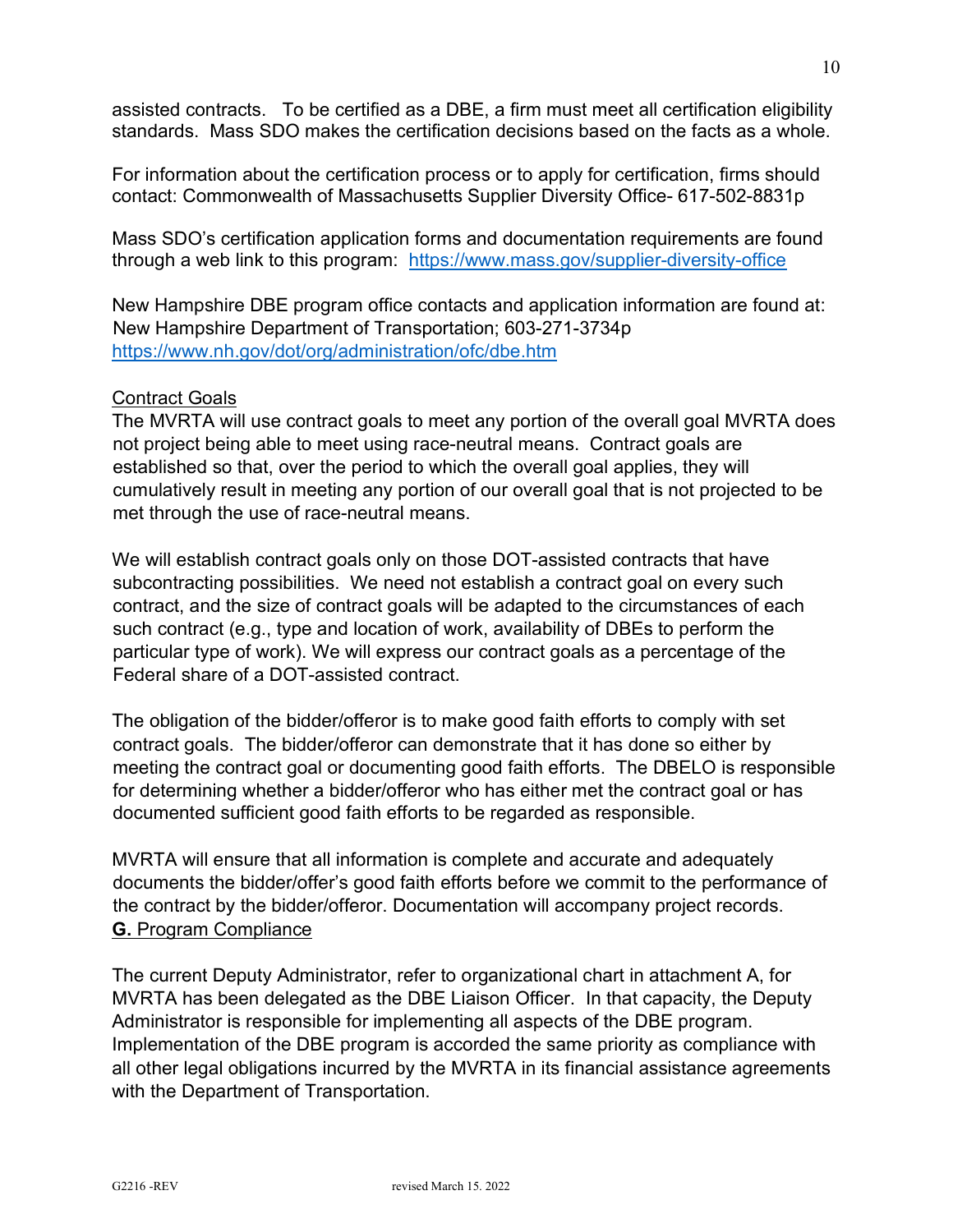#### Non-discrimination Requirements

The MVRTA will never exclude any person from participation in, deny any person the benefits of, or otherwise discriminate against anyone in connection with the award and performance of any contract covered by 49 CFR part 26 on the basis of race, color, sex, or national origin.

In administering its DBE program, the MVRTA will not, directly or through contractual or other arrangements, use criteria or methods of administration that have the effect of defeating or substantially impairing accomplishment of the objectives of the DBE program with respect to individuals of a particular race, color, sex, or national origin.

#### FTA Reporting Requirements

MVRTA will comply with semi-annual reporting requirements.

Procedures used to complete semi-annual DBE reports:

- 1. The due dates for each semi-annual report is marked on calendar.
- 2. It is recognized that, while the due date is marked, events during the course of the ongoing workflow will cause a delay in preparing the reports.
- 3. Applicable procurements are reviewed to confirm DBE participation.
- 4. Invoicing received during the period is reviewed to compile information on payments, contract amounts paid during the reporting period and balances remaining for the next period.
- 5. The semi-annual report is completed and uploaded to TrAMS.

#### Distribution of Policy

MVRTA has disseminated this policy statement to the MVRTA Advisory Board and all of the components of our organization. We have distributed this statement to DBE and non-DBE business communities that perform work for us on DOT-assisted contracts. This distribution was accomplished by giving it to the MVRTA Advisory Board, publishing on the MVRTA web page, making it available at the MVRTA office located at

85 Railroad Ave. Haverhill, MA 01835; request via mail or by email at staff@mvrta.com.

 $\overline{\phantom{a}}$  , and the contract of the contract of the contract of the contract of the contract of the contract of the contract of the contract of the contract of the contract of the contract of the contract of the contrac

Noah S. Berger, MVRTA Administrator/ CEO Date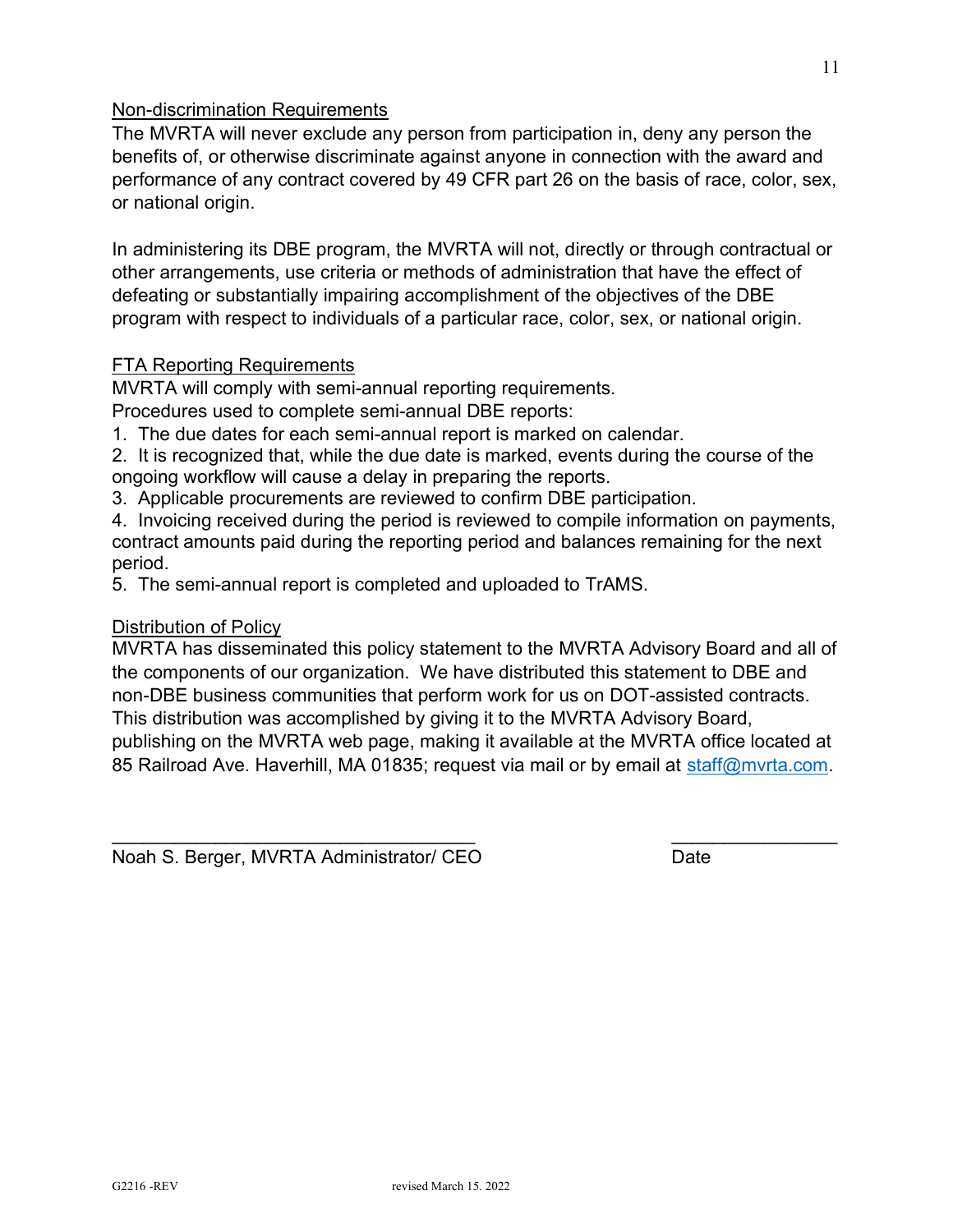